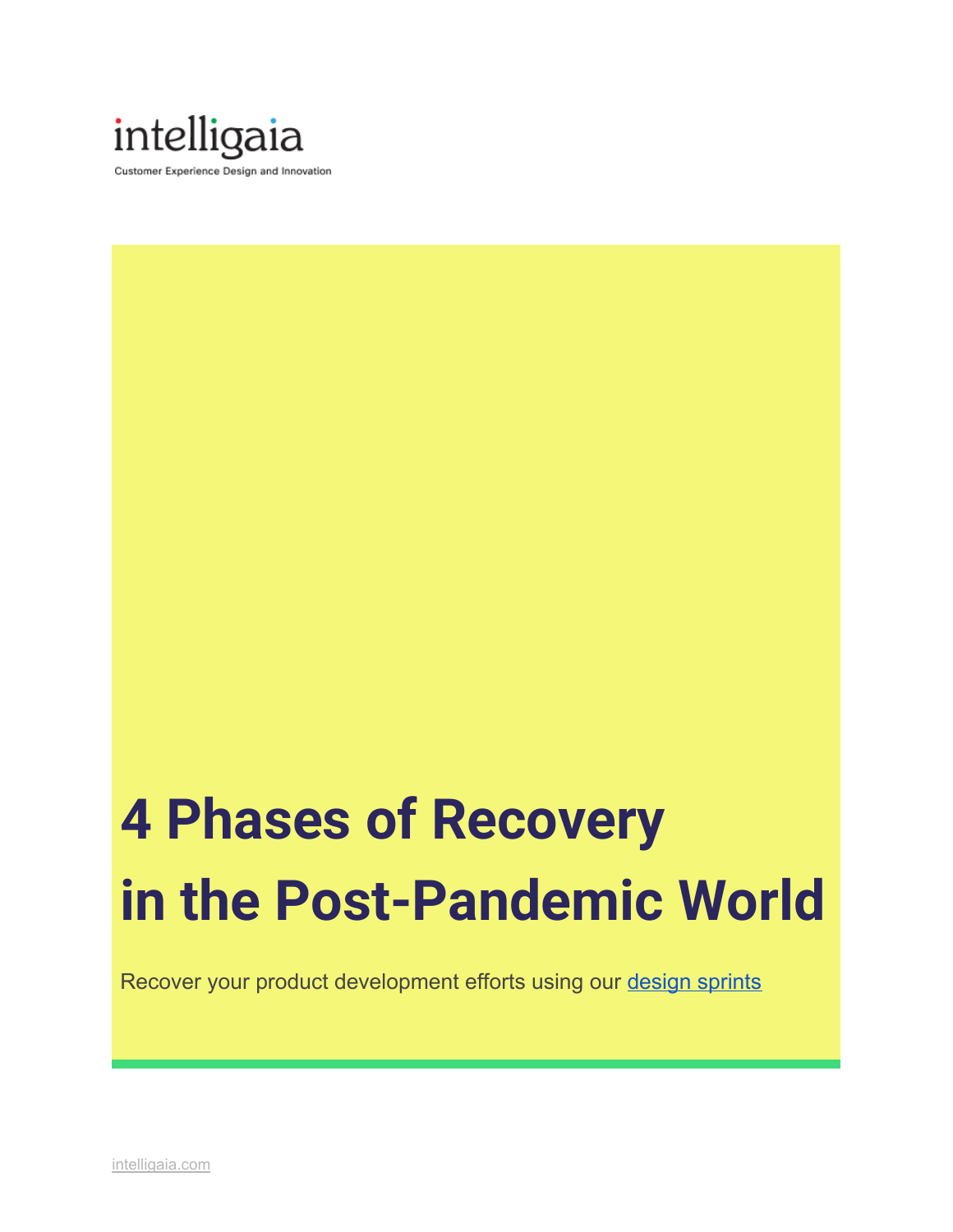

# How businesses are operating

The pandemic is a global event; a world-changing one. It is worth taking stock of the situations and trends that'll govern the next few months amidst the uncertainty.

Businesses are positioning themselves to rebound in the right direction. The event has forever changed the human experience, thus we need to understand its impact and respond accordingly.

The goal is to quickly come up with ideas and solutions that are credible and promise justifiable optimism across all channels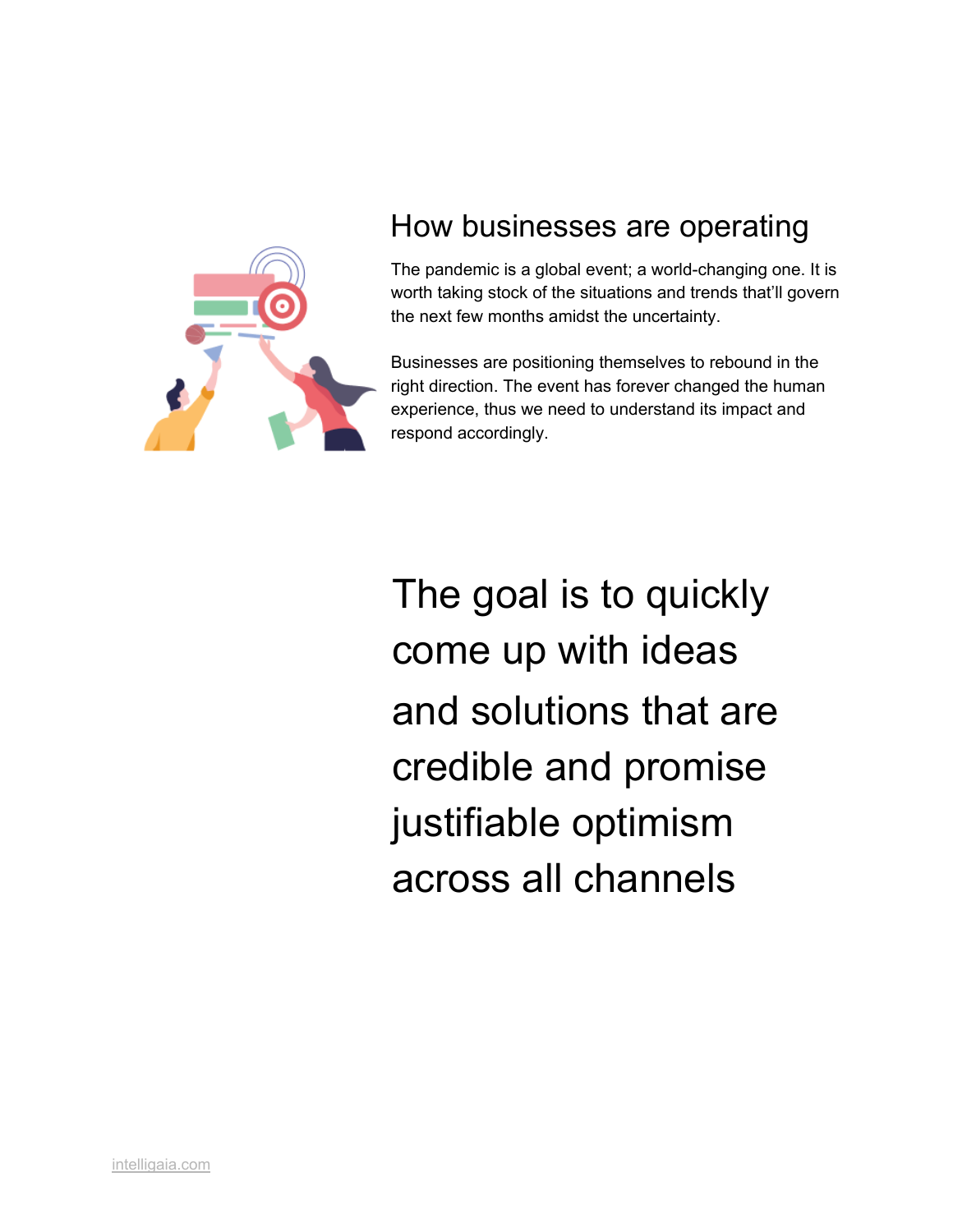# Accelerate digital adoption by reducing obstacles to going virtual

Emerging leaders need to test and explore all creative possibilities, as a result, numerous questions have arisen.



How might we get work from home going?

2

1

How might we engage both internally and with our customers?

3

How might we bring about effortless multi-experiences that drive usage, customer satisfaction, and ROI?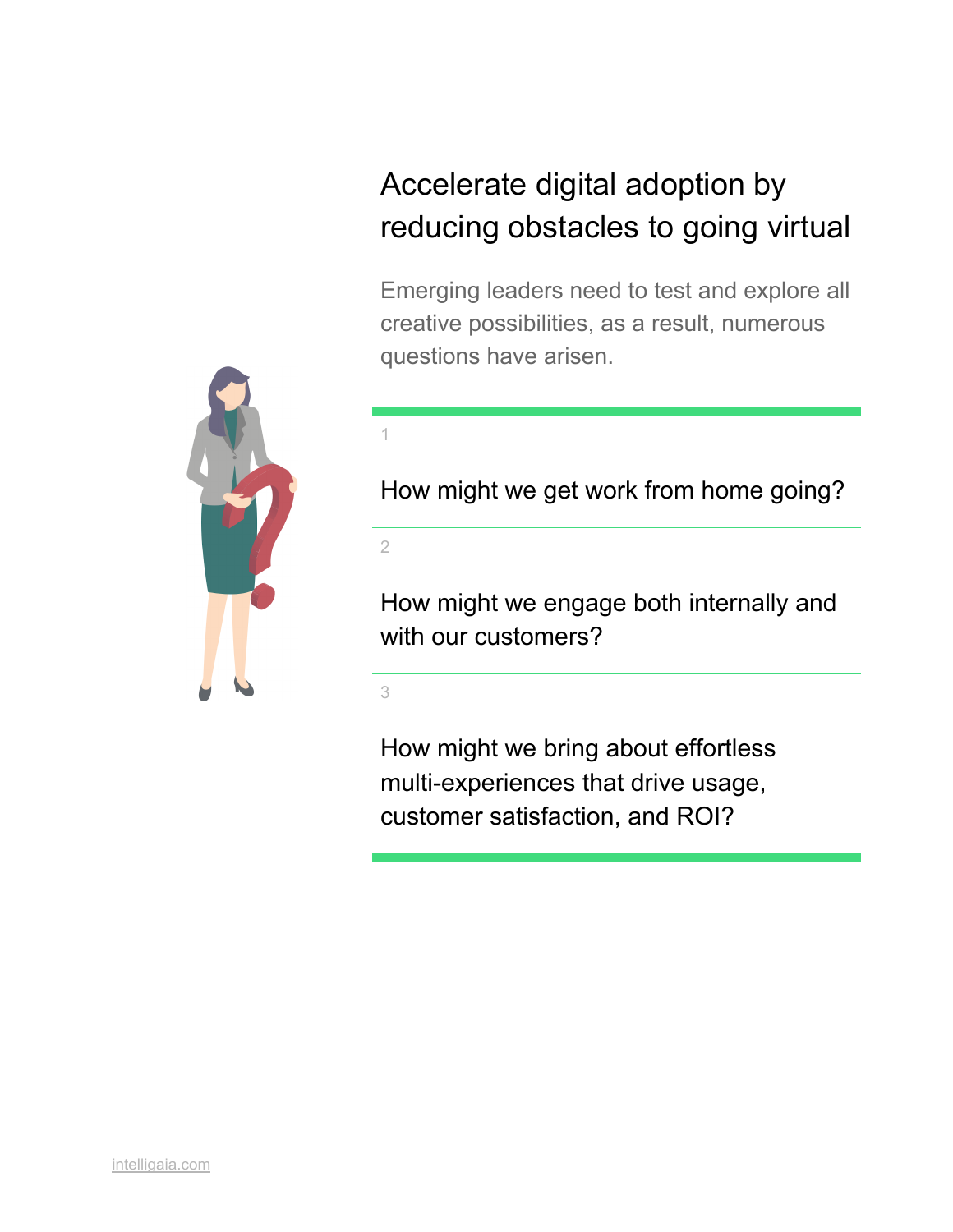# How are businesses coping with the challenges

Most businesses have digitized some parts of their business; in order to protect employees and serve customers by giving digital access to services across platforms and domains. Despite the slowdown, some industries have quickly transitioned to digital such as banking, medical, education, and essential item dealers like grocery stores.

**[Microsoft](https://www.forbes.com/sites/alexkonrad/2020/05/19/microsoft-ceo-satya-nadella-talks-software-in-covid-19-response/?ss=cio-network#159b66059747)** has swiftly responded by developing a health bot for coronavirus screening. The bot asks questions from potential patients as a first round of screening. Workflows like these will be relevant and are here to stay.

Also, **[Verizon](https://www.forbes.com/sites/martingiles/2020/05/08/cio-adapting-verizon-to-a-contactless-world/?ss=cio-network#73d3e1d71c96)** stores made significant changes using online appointment systems to keep customers safe. A notification is sent on the phone via their app as soon as a customer gets within 75 feet of a store. This guides them about the check-in process regarding waiting time and ensuring social distancing.

Technology is also helping Verizon's service technicians to troubleshoot issues. The kits are dropped outside the customer's location and remote guidance is provided via an AR application installed on a customer's smartphone or tablet that transmits images from its camera.

A large percentage of people (almost 75%) using digital channels express the desire to continue to do so even when normalcy is restored.

From a broader perspective, this means companies need to make sure that their **digital channels are at par with or better than their competition** to **succeed in this new environment**.



See [how](https://intelligaia.com/work/) we [implement](https://intelligaia.com/work/) a unified [experience](https://intelligaia.com/work/) across different [touch-points](https://intelligaia.com/work/) and [channels](https://intelligaia.com/work/)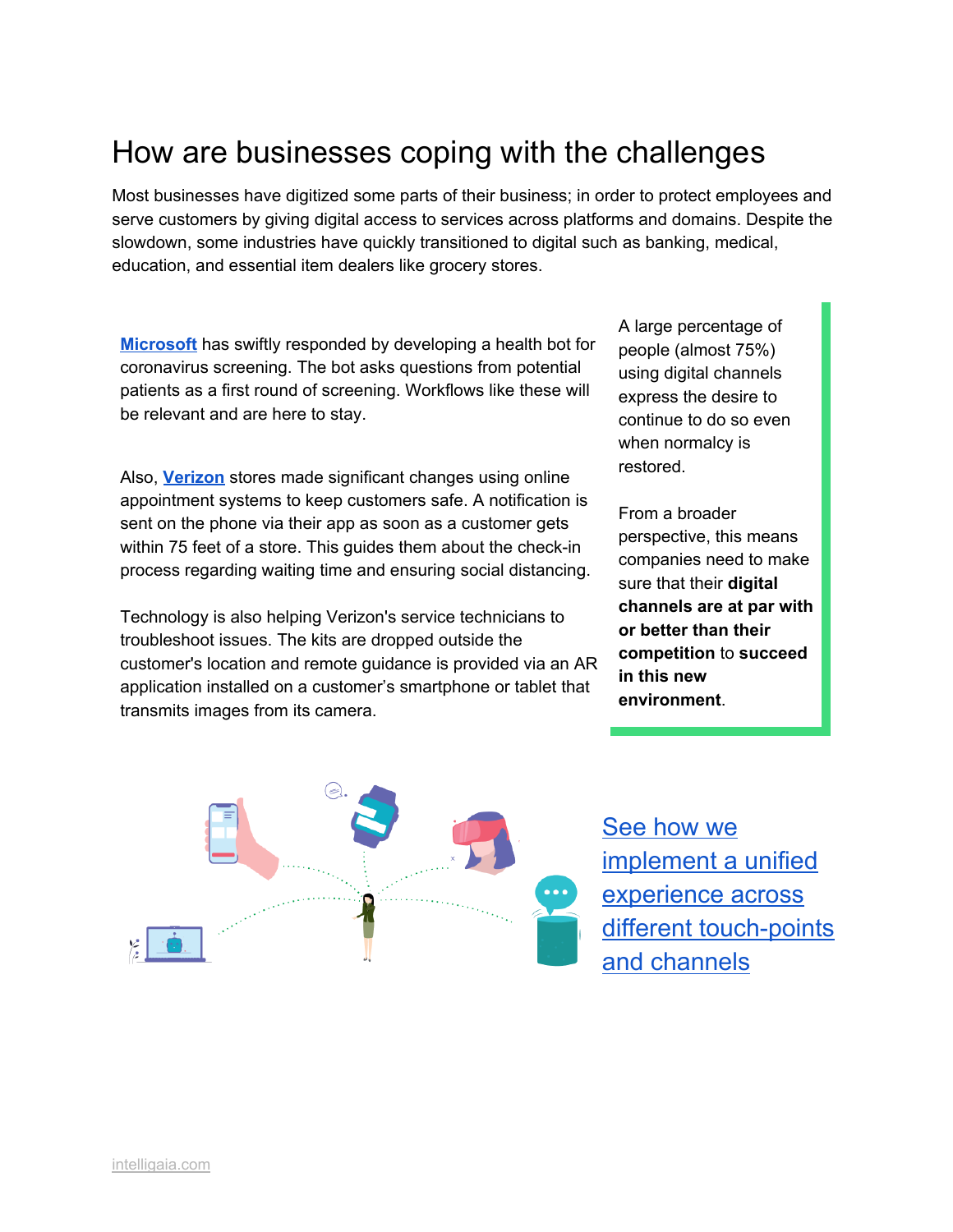

# The transition is happening

This is the time to rebuild our lives, our communities, our businesses, our economies, and our countries. This means establishing new priorities to decide what's essential and begin making plans.

If there was ever a time for exercising emotional intelligence and compassion, it is now!

Consider these questions while making the shift. How to accelerate the shift to digital and still survive in a world where the vaccine has not yet been made and economies are rattled?

How to translate business needs into digital strategies aligned with business outcomes?

How to deal with changing customer behaviors and expectations in a rapidly evolving ecosystem?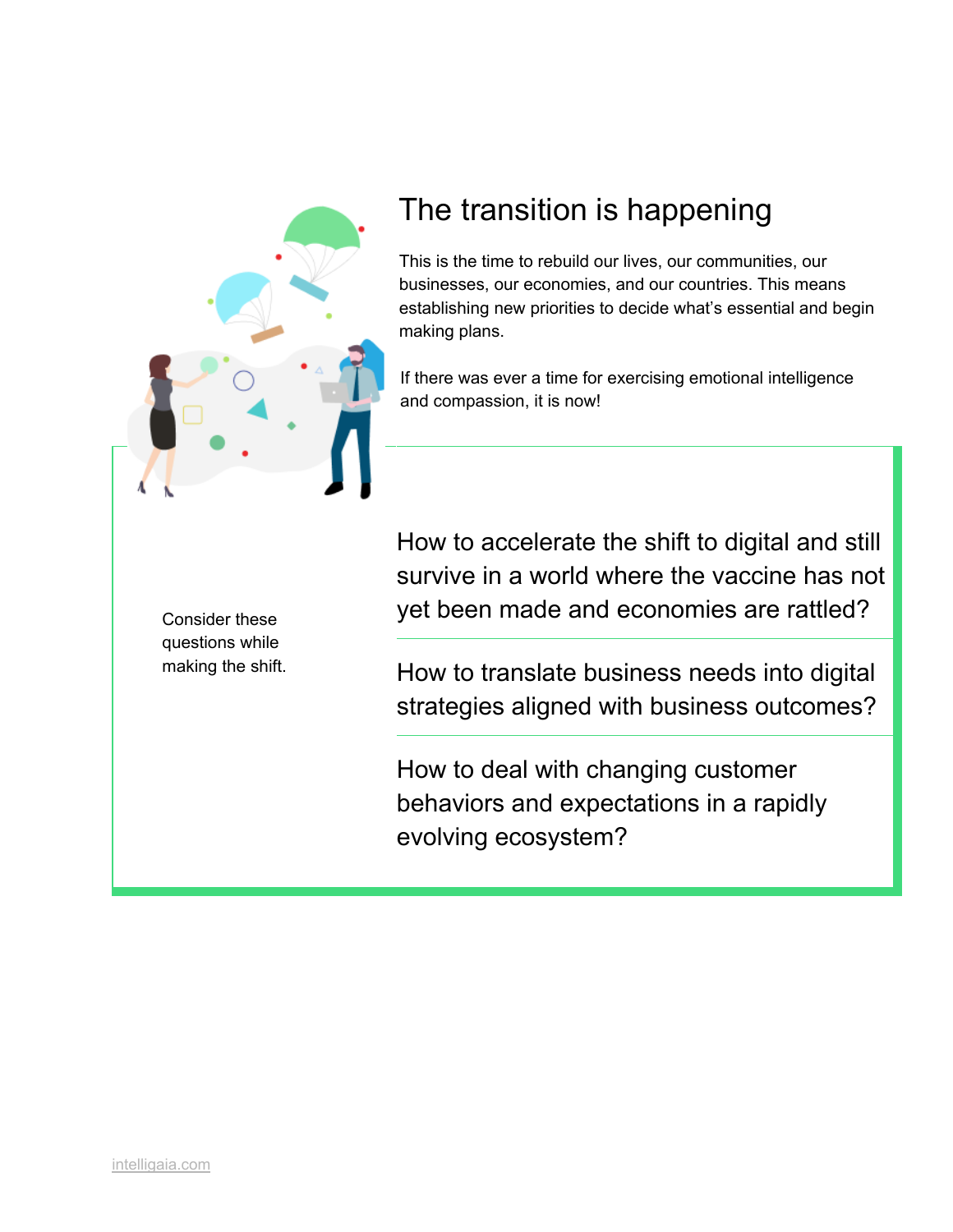

# Digital Optimization has taken center stage

An effortless experience ensures a consistent and uninterrupted design when moving between devices. This multi-experience design requires the back end to be modular to serve different capabilities and workflows of each device like web, mobile, voice, watch, and chatbots.

# 4 Phase Framework to recovery

The way forward is to **focus on execution in one phase and make decisions about the next.**

# **Phase 1: React and Respond**

| Focus on the most basic and high impact cases. Apply<br>empathy towards customers. | <b>Conduct Discovery Workshops</b>                                                                         |
|------------------------------------------------------------------------------------|------------------------------------------------------------------------------------------------------------|
| How to collect facts that would lead beyond the impact<br>of the pandemic?         | Understand Customers needs -<br>Direct and Inferred: Voice Of<br>Customer, Data Analytics, Social<br>Media |
| How to easily migrate to redirect to new realities?                                | Using innovation strategies and<br>roadmaps                                                                |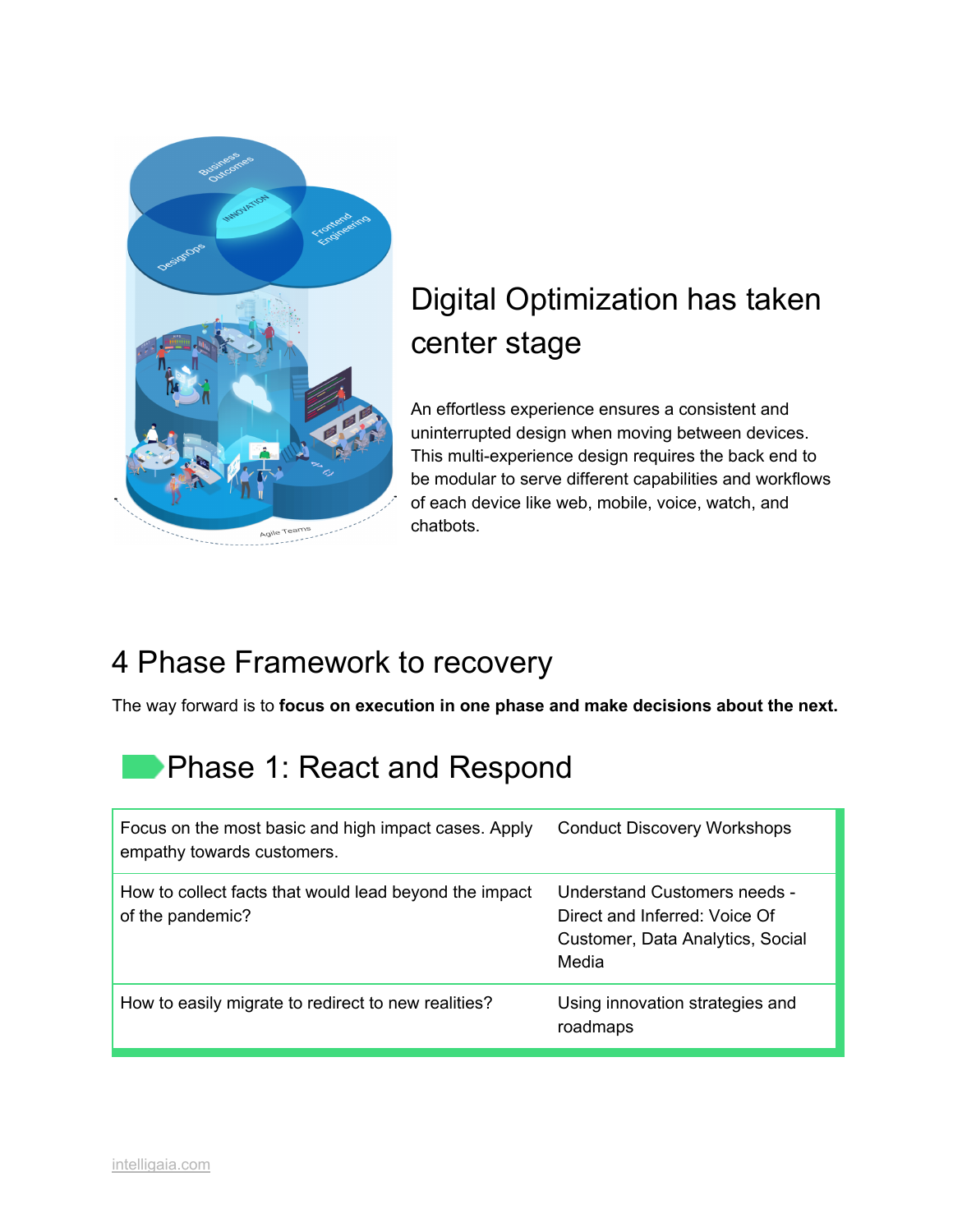### **Phase 2: Redirect to New Realities**

| Focus on existing customers                                                      | Ask questions about what they feel<br>they are out on, create a vision for<br>CX Strategy to Reposition |
|----------------------------------------------------------------------------------|---------------------------------------------------------------------------------------------------------|
| Reduce areas of business                                                         | Re-prioritization                                                                                       |
| Sharpen what you have                                                            |                                                                                                         |
| Help your clients see where their customers are and<br>set the stage for Phase 3 |                                                                                                         |

### **Phase 3: Rebound to the Future**

| Start to see customer spending coming back a bit,    | Build a customer-centric culture by |
|------------------------------------------------------|-------------------------------------|
| invest in internal people                            | motivating employees                |
| Take actions that are differentiating that will help | Customer Experience is the Key      |
| leapfrog them                                        | <b>Differentiator</b>               |
| The new way is the foundation for future growth      |                                     |

# **Phase 4: Accelerate Opportunities**

| Invest in the ambition to grow | Show Art of Possible through Rapid<br>Prototyping |
|--------------------------------|---------------------------------------------------|
| Speed is key                   | Agile Teams                                       |
| Unlock future potential        |                                                   |